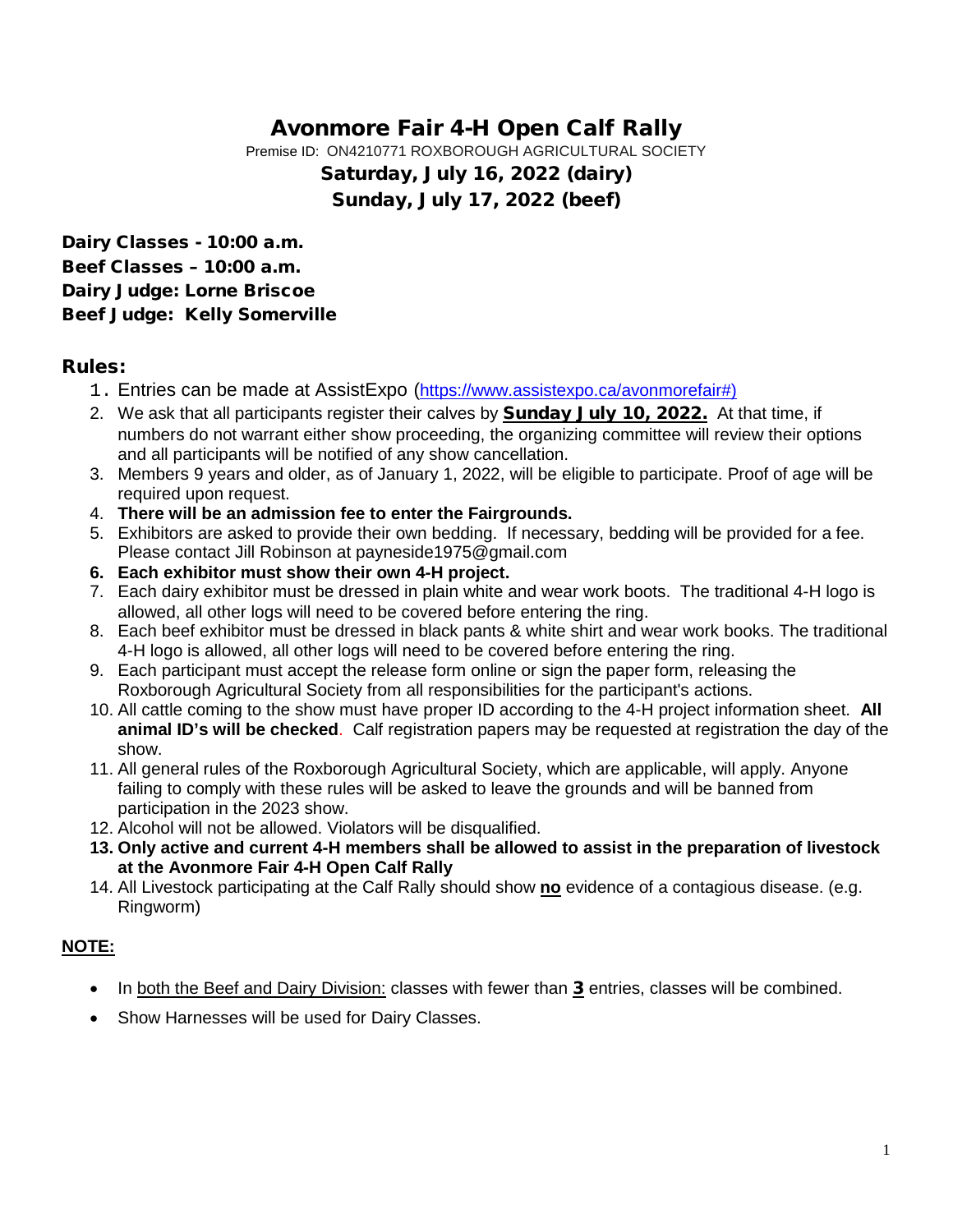## Age of 4-H Dairy Calves

| Mar 1, 2022 - younger       |
|-----------------------------|
| Dec 1, 2021 - Feb 28, 2022  |
| Sept 1, 2021 - Nov 30, 2021 |
| June 1, 2021 - Aug 31, 2021 |
| Mar 1, 2021 - May 31, 2021  |
|                             |

## Age of 4-H Beef Calves

Calf Jan 1, 2022 - May 31, 2022 March 1, 2021 - Dec 31, 2021 Senior Yearling Jan 1, 2021 – Feb. 28, 2021 Beef Steer Class

### CLASS 1 (Dairy) & CLASS 32 (Beef)

Novice Showmanship - 4-H club member age 9 to 11 as of Jan 1, 2022

### CLASS 2 (Dairy) & CLASS 33 (Beef)

Junior Showmanship - 4-H club member, age 12 - 14 as of Jan 1, 2022

#### CLASS 3 (Dairy) & CLASS 34 (Beef)

Intermediate Showmanship - 4-H club member age 15 - 17 as of Jan 1, 2022

## CLASS 4 (Dairy) & CLASS 35 (Beef)

Senior Showmanship - 4-H club member age 18 - 21 as of Jan 1, 2022

#### Showmanship Prize Money

\$35, \$30, \$25, \$20 and \$10 for the next six entries

#### Confirmation Prize Money

\$25 for each worthy entry

. Tie Stall Competition - Sponsored by: Stanlee Farms Inc., Avonmore, ON & Lawrence's Dairy Supply Inc., Moose Creek, ON

Your section of the stable must be kept neat and clean. All participants must be polite towards visitors and other competitors at all times. This section of the competition will be judged between 9:00 am and 2:00 pm Saturday and 9:00 a.m. to 12:00 p.m. on Sunday. We invite each club to decorate their section of the barn. Themes within agriculture are encouraged. Open to all Dairy and Beef Calf Clubs.

#### Children's Special: Showmanship only

Please Register by 11:00 am

Boys and girls who have not reached their  $9<sup>th</sup>$  birthday as of January 1, 2022, are invited to compete in this showmanship class. Regular 4-H calves will be allowed or participants may bring a calf from home. Children are eligible to participate on the Saturday in a dairy class and Sunday in a beef class. \$10 will be awarded to every worthy participant, courtesy of **Finch and District Lions Club**. It is not mandatory for dairy showman to wear whites for this class.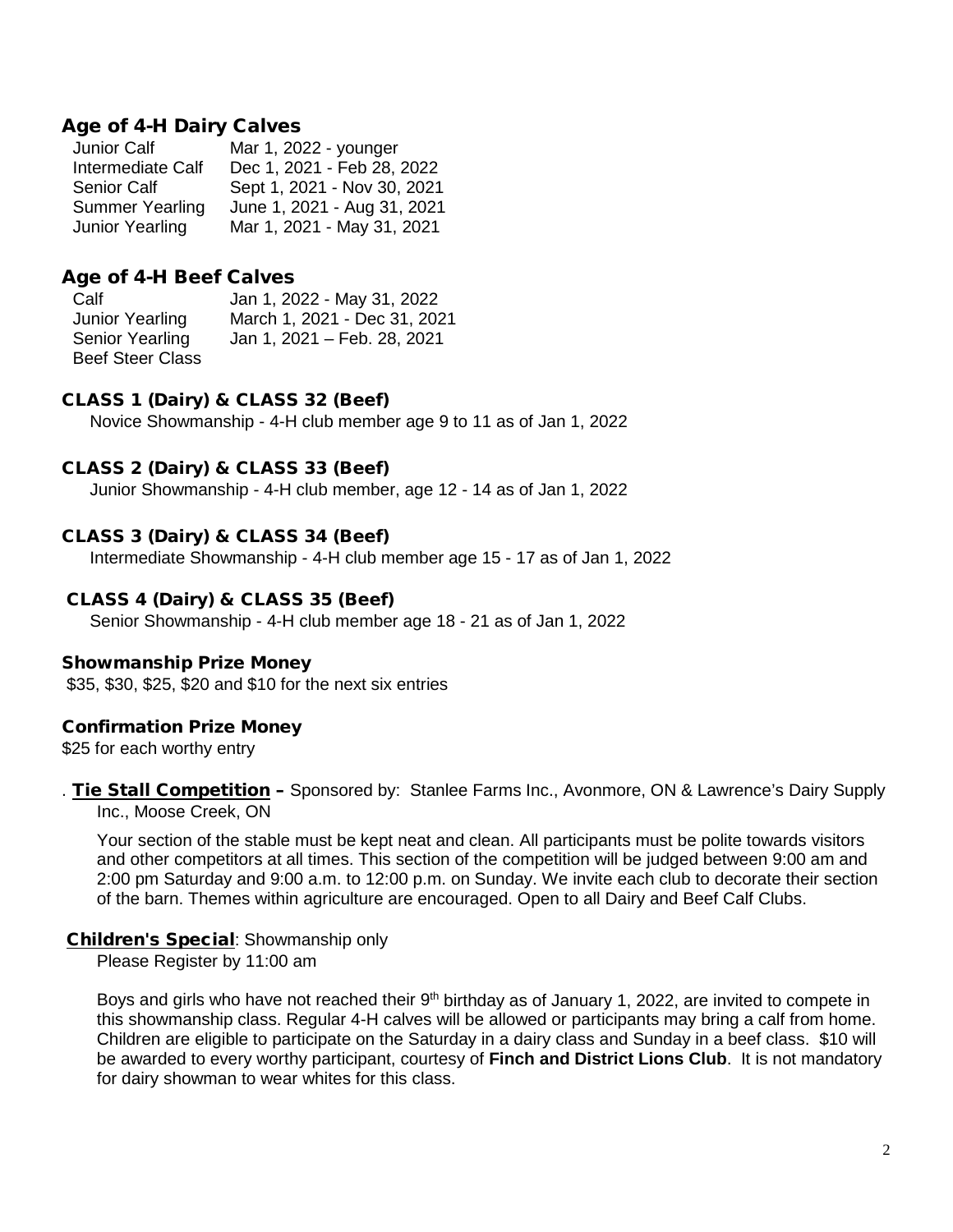## Classes:

- 1. Novice Dairy Showmanship
- 2. Junior Dairy Showmanship
- 3. Intermediate Dairy Showmanship
- 4. Senior Dairy Showmanship
- 5. Grand Champion and Reserve Grand Champion Dairy Showman (1st and 2nd prize winners in sections 1, 2, 3 and 4)
- 6. Junior Holstein Calf
- 7. Junior Ayrshire Calf
- 8. Junior Jersey Calf
- 9. Junior Brown Swiss Calf
- 10. Intermediate Holstein Calf
- 11. Intermediate Ayrshire Calf
- 12. Intermediate Jersey Calf
- 13. Intermediate Brown Swiss Calf
- 14. Senior Holstein Calf
- 15. Senior Ayrshire Calf
- 16. Senior Jersey Calf
- 17. Senior Brown Swiss Calf
- 18. Summer Yearling Holstein
- 19. Summer Yearling Ayrshire
- 20. Summer Yearling Jersey
- 21. Summer Yearling Brown Swiss
- 22. Junior Yearling Holstein
- 23. Junior Yearling Ayrshire
- 24. Junior Yearling Jersey
- 25. Junior Yearling Brown Swiss
- 26. Grand Champion and Reserve Grand Champion, Holstein Calf (1st and 2nd prize winners in Sections 6, 10, 14, 18 and 22)
- 27. Grand Champion and Reserve Grand Champion, Ayrshire Calf (1st and 2nd prize winners in Sections 7, 11, 15, 19 and 23)
- 28. Grand Champion and Reserve Grand Champion, Jersey Calf (1st and 2nd prize winners in Sections 8, 12, 16, 20 and 24)
- 29. Grand Champion and Reserve Grand Champion, Brown Swiss (1st and 2nd prize winners in Sections 9, 13, 17, 21 and 25)
- 30. Interbreed Champion Dairy Calf (1st and 2nd prize winners of Classes 26, 27, 28 and 29)
- 31. Group of three Dairy Calves, one entry per club/county.
- 32. Novice Beef Showmanship
- 33. Junior Beef Showmanship
- 34. Intermediate Beef Showmanship
- 35. Senior Beef Showmanship
- 36. Grand Champion and Reserve Grand Champion, Beef Showman (1st and 2nd prize winners in Sections 32, 33, 34 and 35).
- 37. Beef Calf
- 38. Beef Junior Yearling
- 39. Beef Senior Yearling
- 40. Beef Steer Class
- 41. Grand Champion and Reserve Grand Champion, Beef Calf (1st and 2nd prize winners in Sections 37,38 and 39).